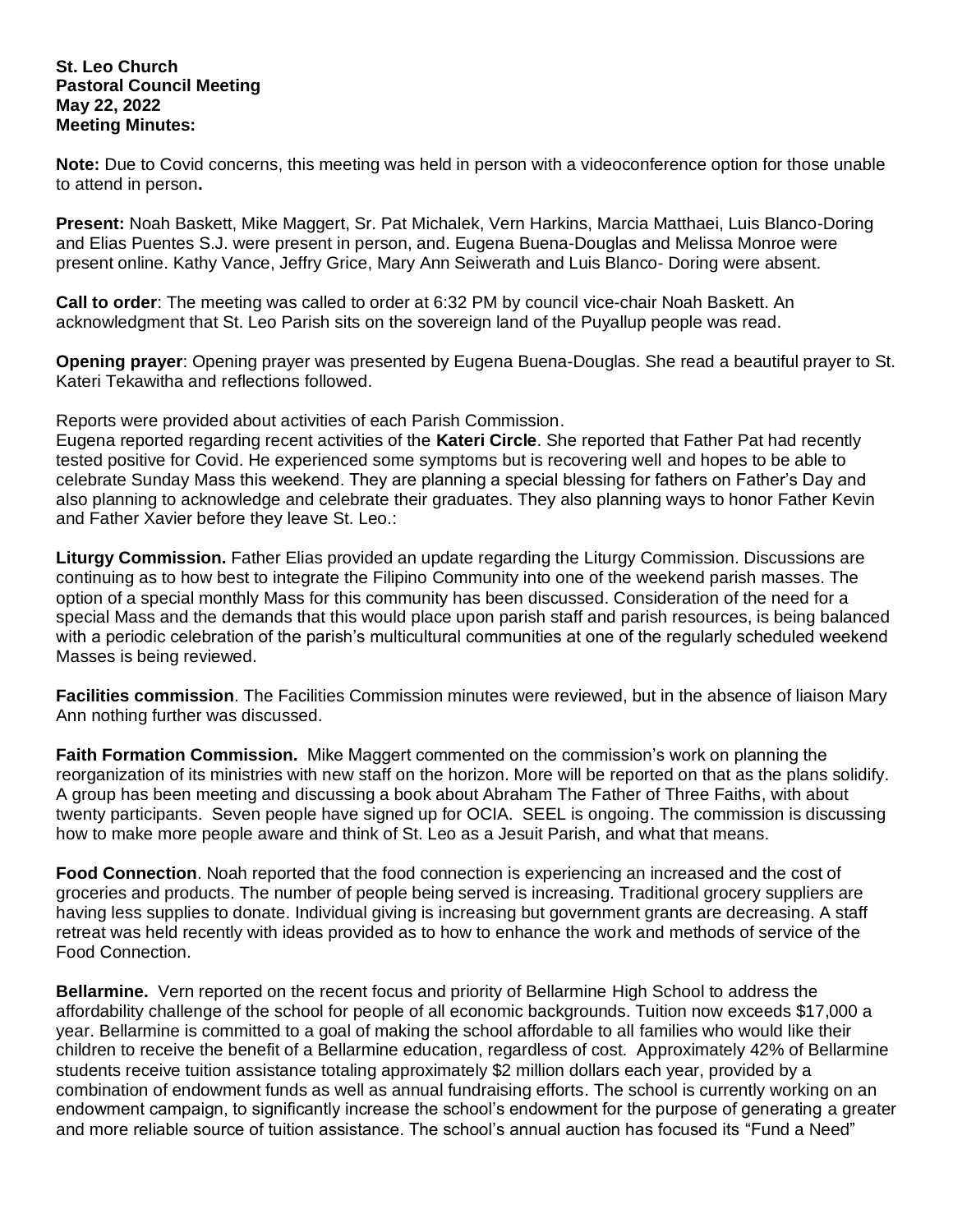auction item on tuition assistance. Approximately \$450,000 was raised at the auction a few weeks ago that was specifically dedicated to annual tuition assistance.

**Stewardship Commission.** The minutes of the commission were reviewed. A working session is taking place to create an action plan for the next few years.

**Pastoral Care Commission**. Marcia reported on the recent work of this commission. Volunteers fill many different roles in supporting parish funerals, healthcare, retirement community masses and hospitality following weekend masses a few times a month. Social activities of this commission's work were negatively impacted by Covid, but the commission is now becoming more active. A fundraising concert was recently held in the BIX with the goal of raising funds to assist the Afghan family. Approximately \$9000 was raised for which they were very thankful.

**Social Justice Commission.** Sr. Pat reported on the work of this commission which involves the work of many individuals on different causes and justice needs.. She discussed the challenges of connecting parishioners to the causes and ministries of the social Justice commission

**Pastoral Council Elections.** Vern reported on the current status of recruiting parishioners were willing to have their names placed in nomination for election to the pastoral Council. Elections will take place in June. Several people have agreed to run and additional work is ongoing to secure further candidates.

**Social Media Report.** Noah reported on research he has done regarding the use of social media at St. Leo and methods to ensure it fulfills its intended purpose in a healthy, productive and supportive way. He is exploring available sources of guidance on the identified purpose of social media, the creation of the proper tone for a healthy environment with appropriate rules and the need for fundamental moderation. Further work and discussion on this topic will continue.

**Pastor's Report.** Father Elias reported on upcoming changes in Jesuit staffing at St. Leo and Sacred Heart. Father Xavier and Kather Kevin will be leaving in June. Father Perry Petrich SJ will be spending time in Tacoma in July and August with family and will be able to assist with parish liturgies during that time. Bellarmine priests may also help out. Father Phil Burroughs SJ, recently retired President of Holy Cross College, will return to the northwest to St. Leo to begin his ministry here in August. He is a Seattle native and Seattle Prep graduate, with family in the area. He will bring many talents that will greatly benefit St. Leo and Sacred Heart, and we will be fortunate to have him here. There is also the possibility of third Jesuit priest coming to work in the two parishes. Elias hopes to report more on that soon.

Elias reported that Jack Peterson and Colleen Mulligan together with other staff are working on the draft of a short-term parish plan, utilizing information developed during the Synod and recent Parish Town Hall meeting. The hope is for the draft of a plan to be available by September. Elias also indicated that a budget presentation will be made to the council at the June meeting.

## **The meeting closed with the following prayer and was adjourned at 8:30 PM**

Closing prayer *We stand before You, Holy Spirit, as we gather together in Your name. With You alone to guide us, make Yourself at home in our hearts; Teach us the way we must go and how we are to pursue it. We are weak and sinful; do not let us promote disorder. Do not let ignorance lead us down the wrong path nor partiality influence our actions. Let us find in You our unity so that we may journey together to eternal life*